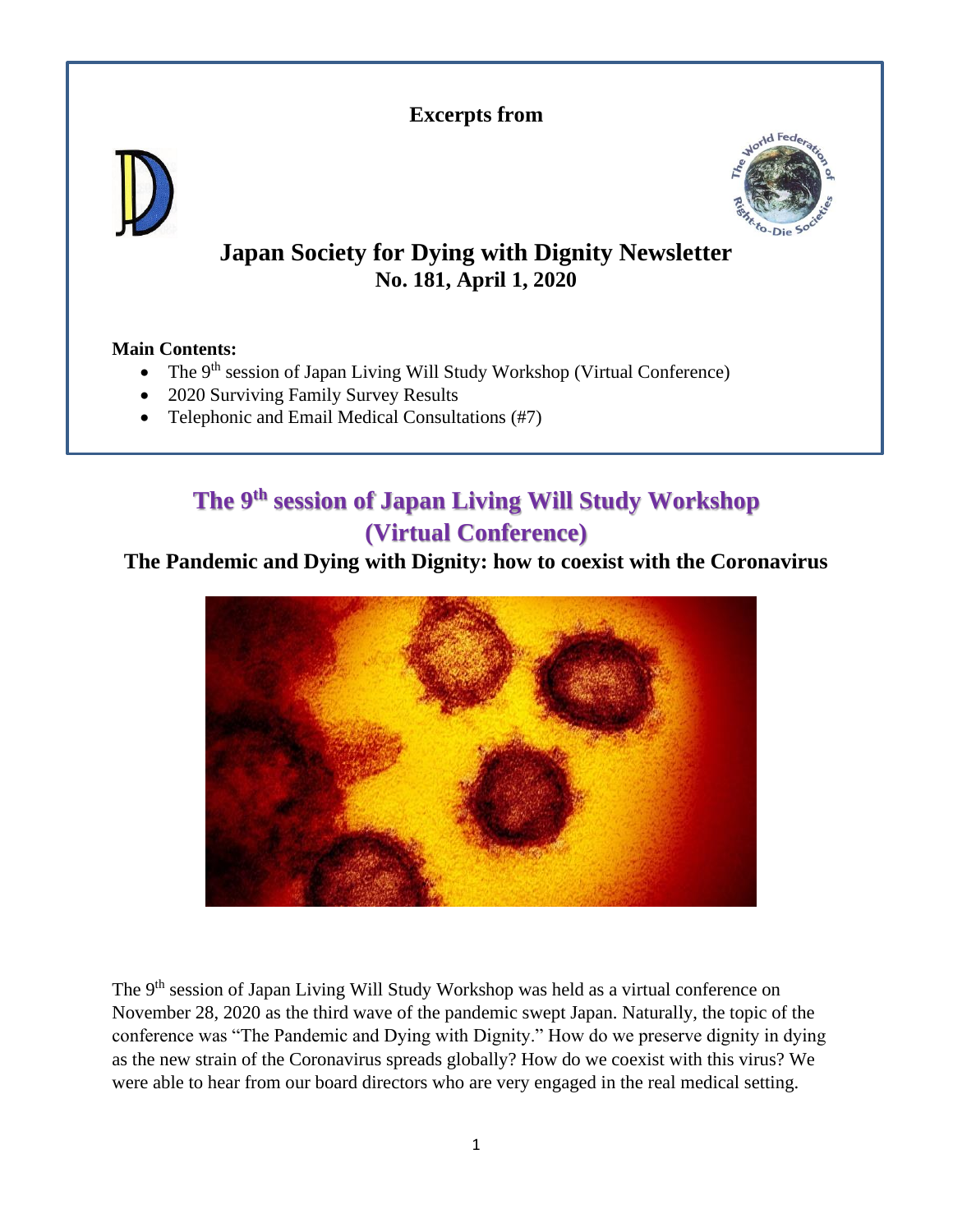### **Opening Speech by Dr. Soichiro Iwao, JSDD President Is our mission facing a crisis?**



Our annual gathering to share activities and research was conducted virtually due to the pandemic this time. This new strain of the Coronavirus spread worldwide at a rapid rate. No effective treatment has been found at this time, and the whole international medical community is still fighting against this unknown virus.

This viral pandemic has challenged our healthcare system in so many ways. The rapid increase of patients infected with the disease, elderly death rate, and administrative inefficiency of treating infected patients have caused chaotic situations everywhere. This situation has brought out discrimination and prejudice not only toward patients, but even toward medical professionals taking care of patients.

Our activities revolve around JSDD's basic principle "Live pleasantly and die peacefully." However, in the current situation in which no rescue is available in some cases, how can we ensure that people can end their lives peacefully with dignity? Is our mission facing a crisis?

We would like to hear from all of you who are not only directors of JSDD, but also deeply engaged in our healthcare setting, especially any updated information and assessments in your own fields. Perhaps, our discussion may lead to some answers as to how we can coexist with the Coronavirus and continue to honor dying with dignity.

**What to do if there is not enough time to prepare an Advance Care Planning?**

Dr. Satoru Mitsuoka, JSDD Director and President of Mitsuoka Internal Medicine Clinic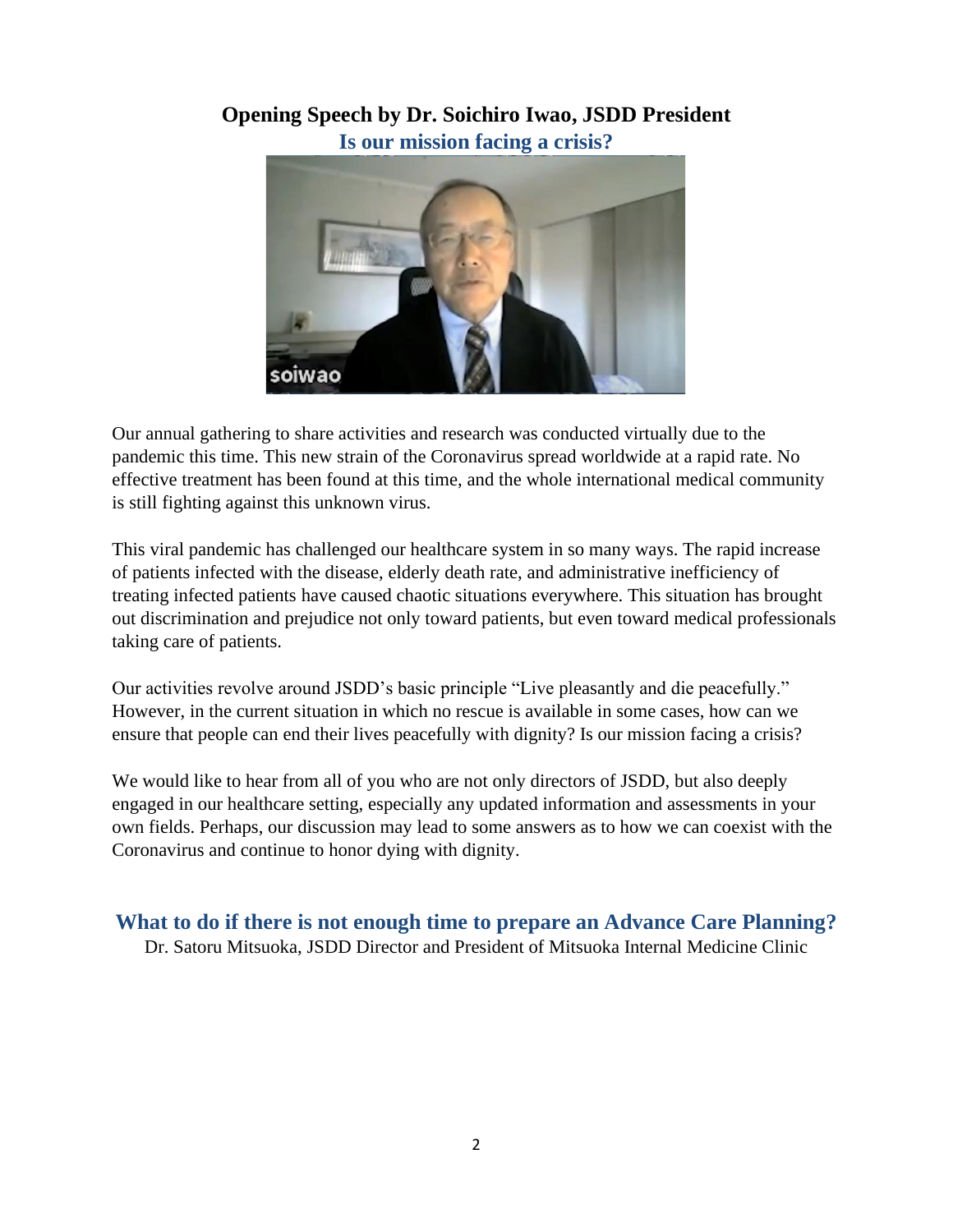

First of all, I would like to explain a little bit about our topic and agenda. This new strain of the Coronavirus originated in Wuhan, China was officially declared a pandemic by the World Health Organization (WHO) on March 11, 2020. By the end of November, the number of infected patients globally was over 60,000,000, and the number of deaths due to the virus was 1,420,000.

Our current healthcare system was not adequate to confront such a rapidly contagious infection, especially in Europe. Some cities in Italy, Spain, as well as in New York, experienced some serious shortages of medical supplies and equipment such as respirators and Extracorporeal Membrane Oxygenation (ECMO) machines, and unavailability of medical facilities. This situation led to healthcare providers having to prioritize lifesaving based on patients' conditions. Until now, it was a natural principle to be able to provide medical care and treatment without any restrictions; the pandemic has caused a paradigm shift to our healthcare system.

Given limited medical resources, we are forced to triage patients in case of emergency rescue care. This is the method of assigning priority of treatment for patients depending on their conditions.

In this regard, the Japan Association for Bioethics announced its proposal for the distribution of artificial respirators. A legislature member of the Upper House who is also an ALS patient made an official statement on how this situation has brought serious concerns for ALS patients. Furthermore, the Japan Medical Association quickly established guidelines regarding Physician Orders for Life Sustaining Treatment (POLST) such as "Do Not Resuscitate" (DNR) when cases arose in which patients' conditions were aggravated so quickly that there was no time to have sufficient discussions on treatment options. Other countries' societies for dying with dignity and euthanasia have published Advance Directive guidelines during the Coronavirus Pandemic. Since this is a viral infectious disease, patients are not allowed to have their last farewell meeting with their loved ones. Some argue that this is an infringement of rights for the dying person. In such situations in which there is not enough time to prepare an ACP, how do we view dignity in dying? How do we deal with it? That is today's main topic.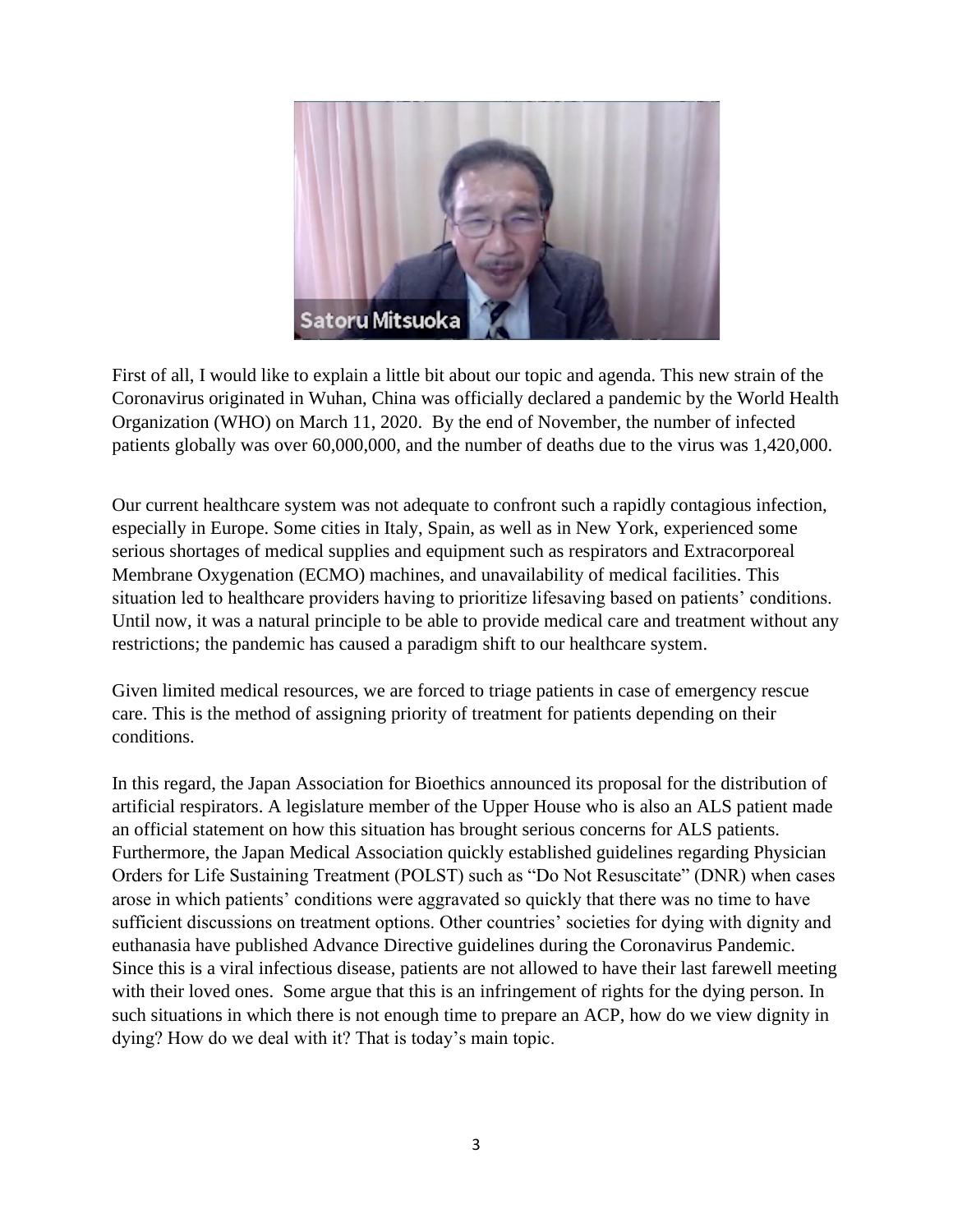## **How infectious is the new strain of Coronavirus? We can't abandon patients if they can be saved**

Dr. Yoshihiro Kitamura, JSDD Director and Professor of Nippon Medical School





I would like to talk about the updated information on the new strain of the Coronavirus, data comparison between Japan and other nations and our future perspective (see illustration). The genome of this virus is covered by a fat membrane and spikes of protein that looks like a Corona, which is why it was named the Coronavirus. There are three methods of infection: through physical contact, microdroplets and airborne.

Microdroplet infection can be transmitted from 2- 3 meters, and these particles can linger in the air for hours if enclosed a five meter space. Tuberculosis is a well-known airborne infection for example. The new strain of the Coronavirus is abbreviated as COVID-19 (Corona Virus Disease-2019).

The characteristic difference of COVID-19 from other seasonal influenza is that a flu virus is only transmitted after symptoms appear such as fever, but COVID-19 is transmitted prior to any symptom.

About two days prior to any symptoms appear, the virus starts to transmit to other people for about a week. As you can see, it's a troublesome virus. Another annoying characteristic is that most young people will have no symptoms or a slight one if any, and older people with underlying health conditions will have severe symptoms and a high risk of sudden aggravation. Initial symptom is usually a high fever (80%) followed by coughing and muscle ache. Distinctive characteristic is olfactory and taste disorders, varying from 20-30% or 60% depending on the collected data.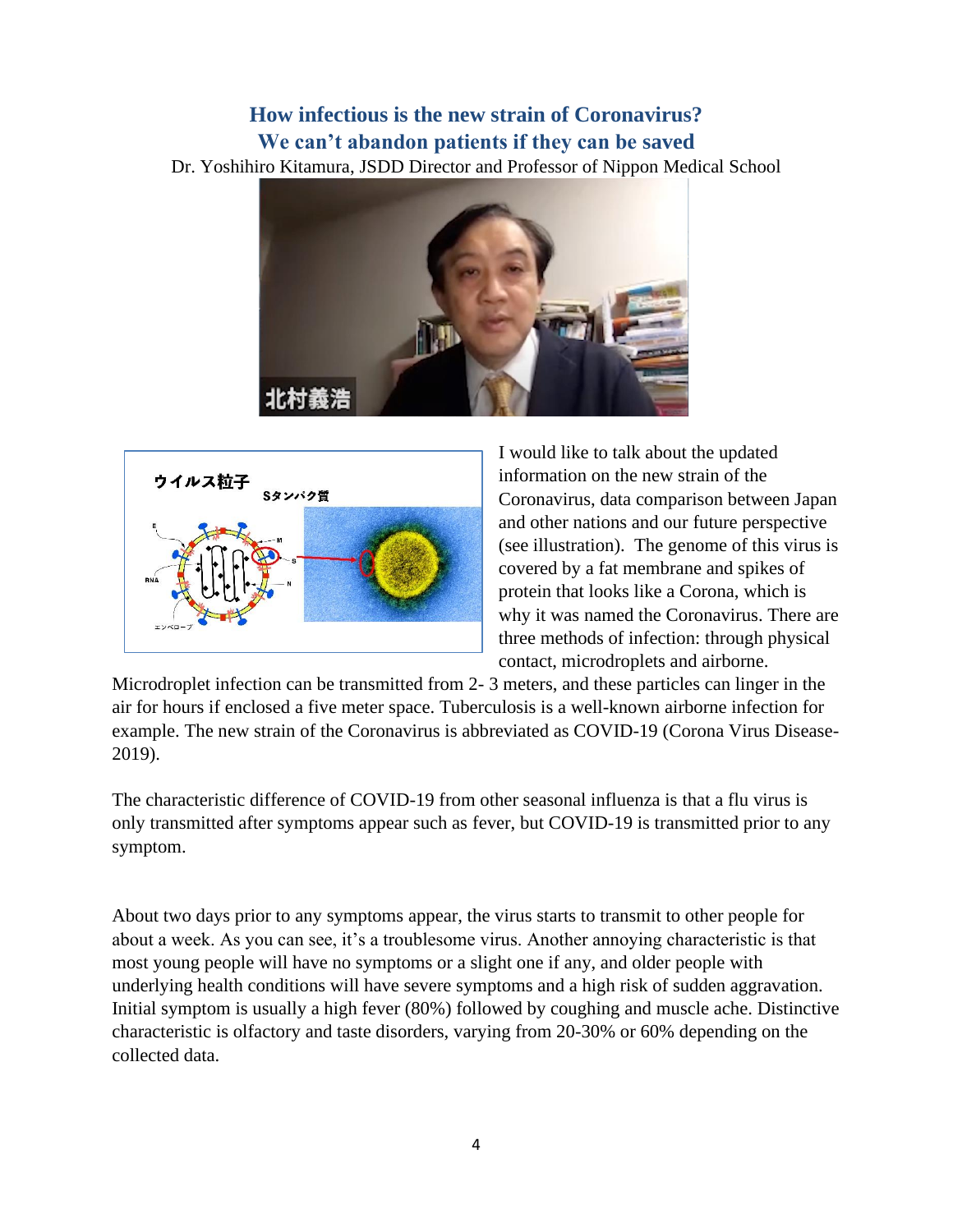As to the question of death rate from COVID-19, our current data shows 8.1% of patients over the age of 70 years, which is 25% lower than data taken during the initial wave of the infection. This indicates that we are fairly successful in medical defense against the disease; however, 8% is still a high figure compared to other viruses categorized as infectious diseases.

Now, I would like to talk about the current situation. Simply stated, we are currently in the middle of a situation in which anyone can be infected by the virus anywhere, anytime. Here are some comparison data taken at the end of July 2020 and the beginning of November 2020. Back in July, 70% of infected patients were young, between teens to those in their 30s. In November, the young generation infected was down to 50%, but the middle aged generation was 30%, and the elderly generation was 20%. This shows that people of all ages are indiscriminately infected.

As far as patterns, we can see an increase of infection both in the work place and home. Let's say someone was infected by either a coworker or a father based on with whom one had contact, but we still don't know how. We can say that contact tracing is undetermined in 80% of the cases. When the second wave hit Japan, it was publicly announced that the major trouble spot was Tokyo, in particular, night clubs in Shinjuku. The situation now is totally different. There are no hot spots; it is spread nation-wide.

The number of infected people is an issue, but what's more important is the number of critical patients. According to Tokyo's data, 50% of all COVID-19 patients were over 60 years of age at the time the second wave hit. When the third wave hit, it was 80%. Almost all critical patients administered with artificial respirators and ECMO were over 60 years old. Here is another illustrated data shown by Osaka Municipal Office: 6,873 infected patients and divided them into four groups based on their symptoms from no symptoms to severe symptoms. What we have to pay attention to is that 45 patients who were categorized as having light and medium symptoms suddenly died. Only 6 out of 52 patients who were categorized as having severe symptoms were placed in the ICU and died. The question is why did 45 patients who were in the light and medium symptoms categories died suddenly, while only six of the severe symptom patients died? What we found was that they were the ones refused to be placed in the ICU. If the patients are not placed in the ICU, they are not counted as severe or critical. We have to pay attention to this point when interpreting data.

The next question is why they refused to be placed in the ICU. According to Dr. Shigematsu, the President of Osaka Medical Association, the patients and their family members responded this way when they were told that unless they are administered artificial respirators, they will not survive, but once it is administered, it may never be removed. Many of them decided that rather than living for the rest of their lives with a respirator, they would rather not accept it. In a way, were they refusing to save lives that could have been saved? These patients were not diagnosed with terminal stages of cancer or a chronical disease. In acute cases like this, you would think that receiving proper medical treatment would be anyone's top priority. The Japanese Society of Intensive Care Medicine presented a proposal regarding withholding or terminating medical treatments during the COVID-19 pandemic from the perspective of distribution priority of limited medical resources. It proposes that the decision of withholding or terminating medical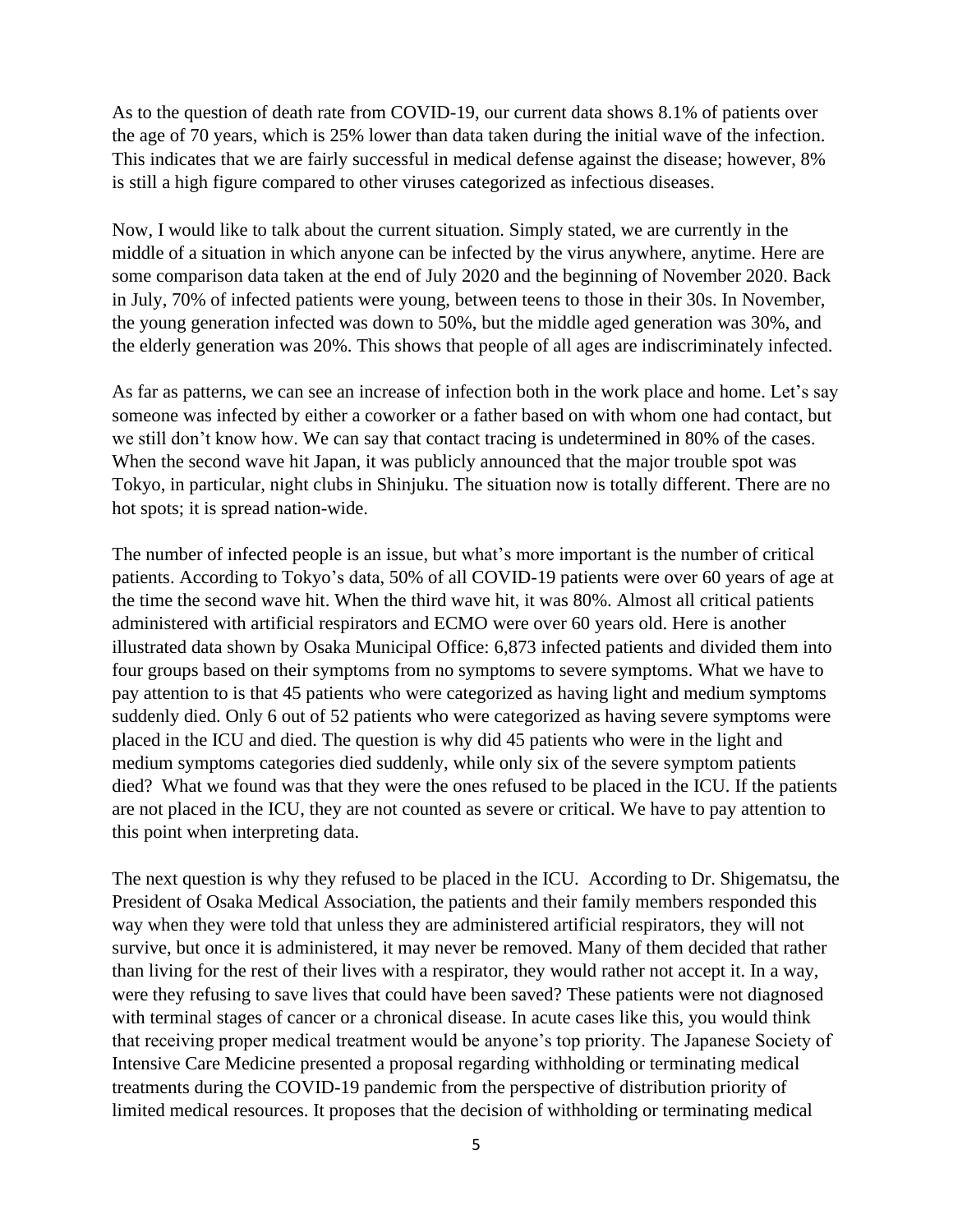treatments including palliative care should not fall solely on the individual, but upon thorough discussions among the medical and healthcare professional team. This completes my update on the COVID-19 current situation.

### **Update on the worldwide situation and the future plan Criteria of triage is not based on age, but fairness**

By Dr. Masahiro Nomoto, Vice President of JSDD and Visiting Professor of Ehime University



I would like to first talk about the worldwide situation. Here is a report on patients receiving palliative care for COVID-19 at Colombia University Hospital in New York. A total of 110 patients were observed over two weeks, most of whom over the age of 80 years with other health issues: high blood pressure (76 %); heart disease (66%); diabetes (51%); chronic renal failure (33%); and obesity (22%). Their situations prior to being admitted for the virus were as follows:

- Location prior to hospitalization: home (66%); nursing home (32%)
- Advance directive or doctor's instructions of continued treatment required: Yes (6%); No (88%)

Only 6% had either an advance care directive or some other instructions of their wishes, and 88% had none.

Most importantly, 80% did not have the mental capacity to make their own medical decisions at the time of emergency rescue. As to a health care agent, 14% had appointed their spouses while 64% were their children naturally since most of the patients were in their 80's. The following results were regarding palliative care, which we refer to as ACP (Advance Care Planning) in Japan:

29% - wish to have palliative care after having an ACP

43% - wish to have medical treatments continued, but not if it is not available

The next topic is VitalTalk (communication advice from the U.S.). VitalTalk is a U.S. training organization to help clinicians to communicate more effectively with seriously ill patients and their families. When the situation forces you to make some difficult decisions due to restrictions or limited medical resources, how do you communicate and listen to your patients and their families?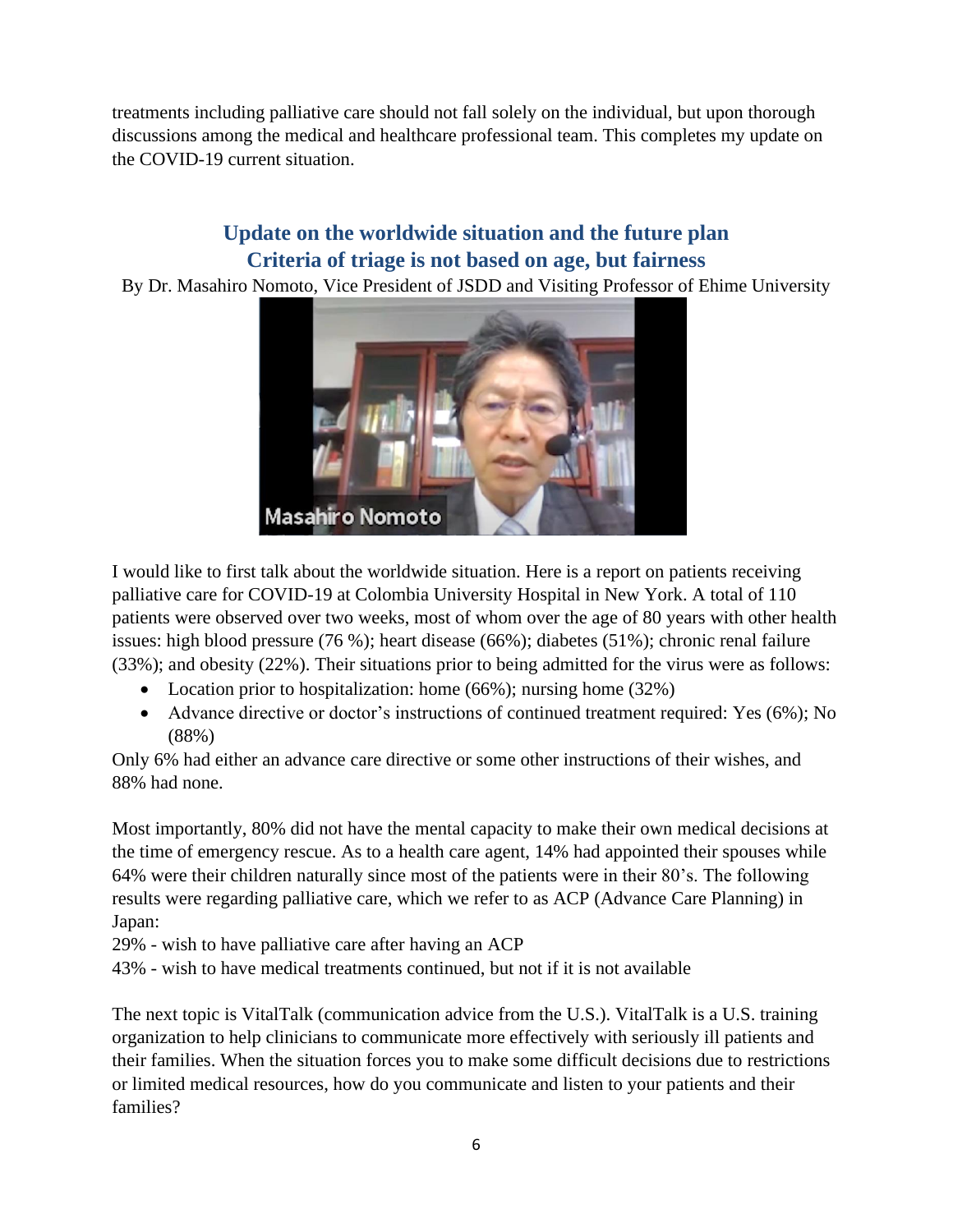For example, when asked a question such as "Why is my 90 year old grandmother not able to receive ICU care?" you should answer in this manner; "I am so sorry to have to say this, but we are currently in an emergency situation, and we must follow strict rules for the allocation of limited medical resources in a fair priority order. We totally have the same sentiments with you for wishing that we had more beds and healthcare professionals." Many other examples can be searched on the internet to give you a good reference.

With respect to the triage, I can show you a good example by referring you to an article written in the Swiss Medical Association magazine. Priority criteria is based on how quickly a life can be saved. The patient's age is not one of the criteria, as it would be unconstitutional. It also states that ECMO is difficult to administer to older patients as it requires enough physical strength to endure it. The American Respiratory Society suggests having good communication with regards to triage, and making the best use of available beds in the community. It also places its emphasis on fairness rather than age.

Here are the key points of the worldwide situation that I discussed here: 1) Not many patients have an advance directive; 2) Patients are unable to communicate their wishes in many cases; 3) VitalTalk has been established and is available; 4) Triage for the ICU is not based on age, but on short term prognosis. Unfortunately, elderly patients typically have poor physical conditions and other health issues to have a positive prognosis.

## **A proposal and a warning from the Japan Geriatrics Society A message against prejudice and discrimination**

By Dr. Sumito Ogawa, JSDD Director and Assistant Professor of Tokyo University Graduate



In 2012, the Japan Medical Association presented a position statement that all human beings have the right to receive the best medical care and treatment available which respectfully honors the individual's values, ideology, faith and beliefs upon facing death or the ending phase of life.

The purpose of the Japan Geriatrics Society to present a position statement regarding end of life medical treatment and care for elderly patients was to support and promote this human right. The statement consists of 11 supporting views emphasizing the opposition against age discrimination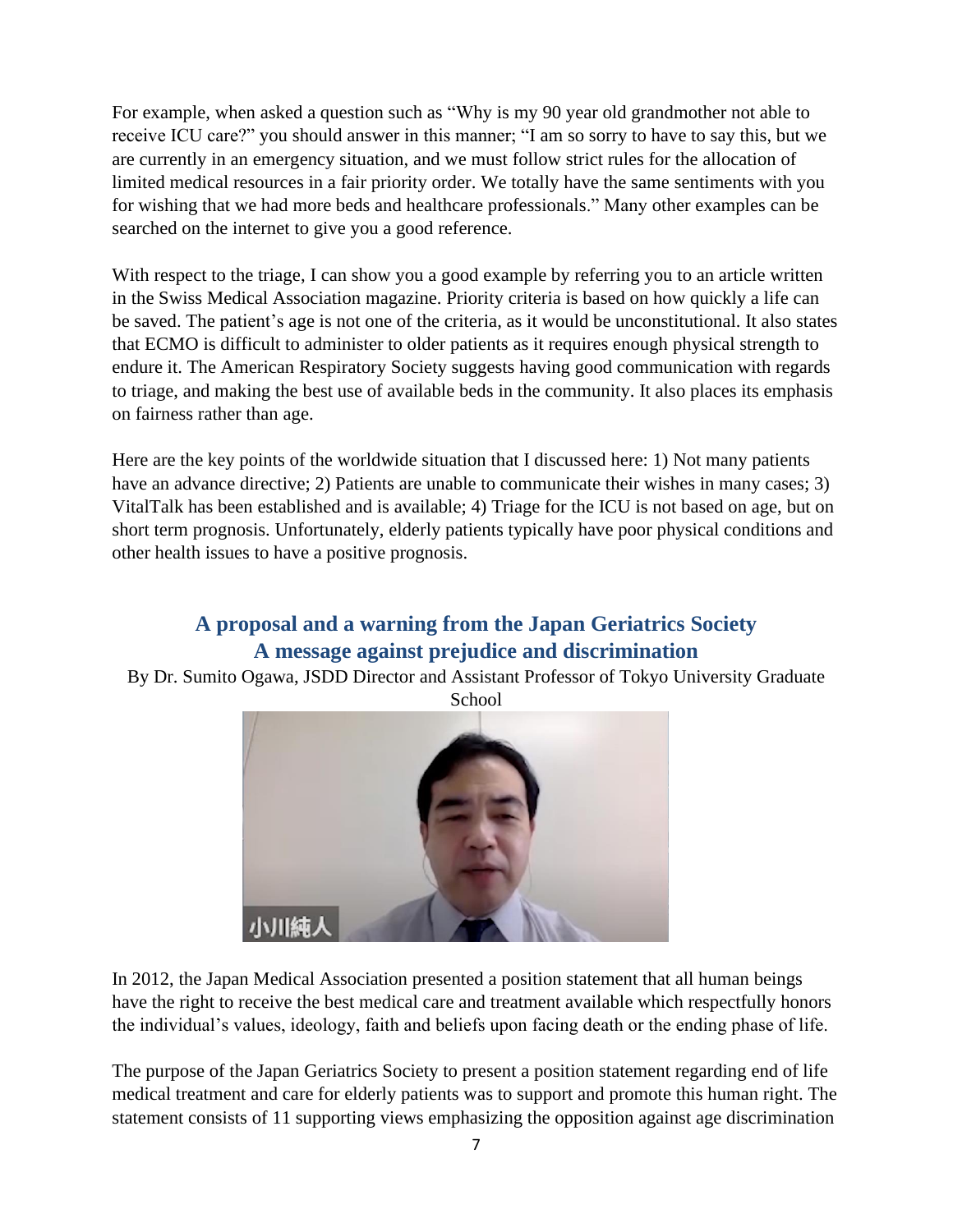and the current one-fits-all measure of self-satisfaction. In addition, the society later presented "Guidelines for the care and self-determination process of advanced age patients" and "Diagram for the self-determination process portraying artificial hydration and nutrition," both of which are posted on their website. In June 2019, they also presented a proposal on the promotion of ACP, which corresponds with the "Guidelines for the care and self-determination process of advanced age patients" and the 2012 position statement.

Reflecting on these concepts, "Medical handbook for health and longevity" was revised with five end-of-life care guidance points for clinicians. In particular, #4 describes the importance of team approach and supporting the patient's self-determination as part of palliative care, especially for non-cancer patients who are at an advanced age. Point #5 summarizes palliative care as being end-of-life care with so many different circumstances.

During the peak of the COVID-19 pandemic, Japan Geriatrics Society made another proposal entitled "The best time to conduct your ACP," which is closely related to the theme of today's conference.

The proposal has four points. For example, #2 is about the concrete practice of ACP during the peak of COVID-19. The proposal also contains guidelines for the proper administration and removal of artificial respirators, and the need to comply with the wishes of the patients and their families in deciding the place of medical treatment and care. Finally, point #4 sends a strong message to end prejudice and discrimination against COVID-19 patients and healthcare providers involved in the treatment, care and preventive care of COVID-19. This concludes my explanation of the position statement and proposals presented by the Japan geriatrics Society.

### **What is happening in the clinical setting? Stress placed on in-home terminal medical care**

By Dr. Kazuhiro Nagao, Vice President of JSDD and President of Nagao Clinic, Yuwakai Medical Corporation

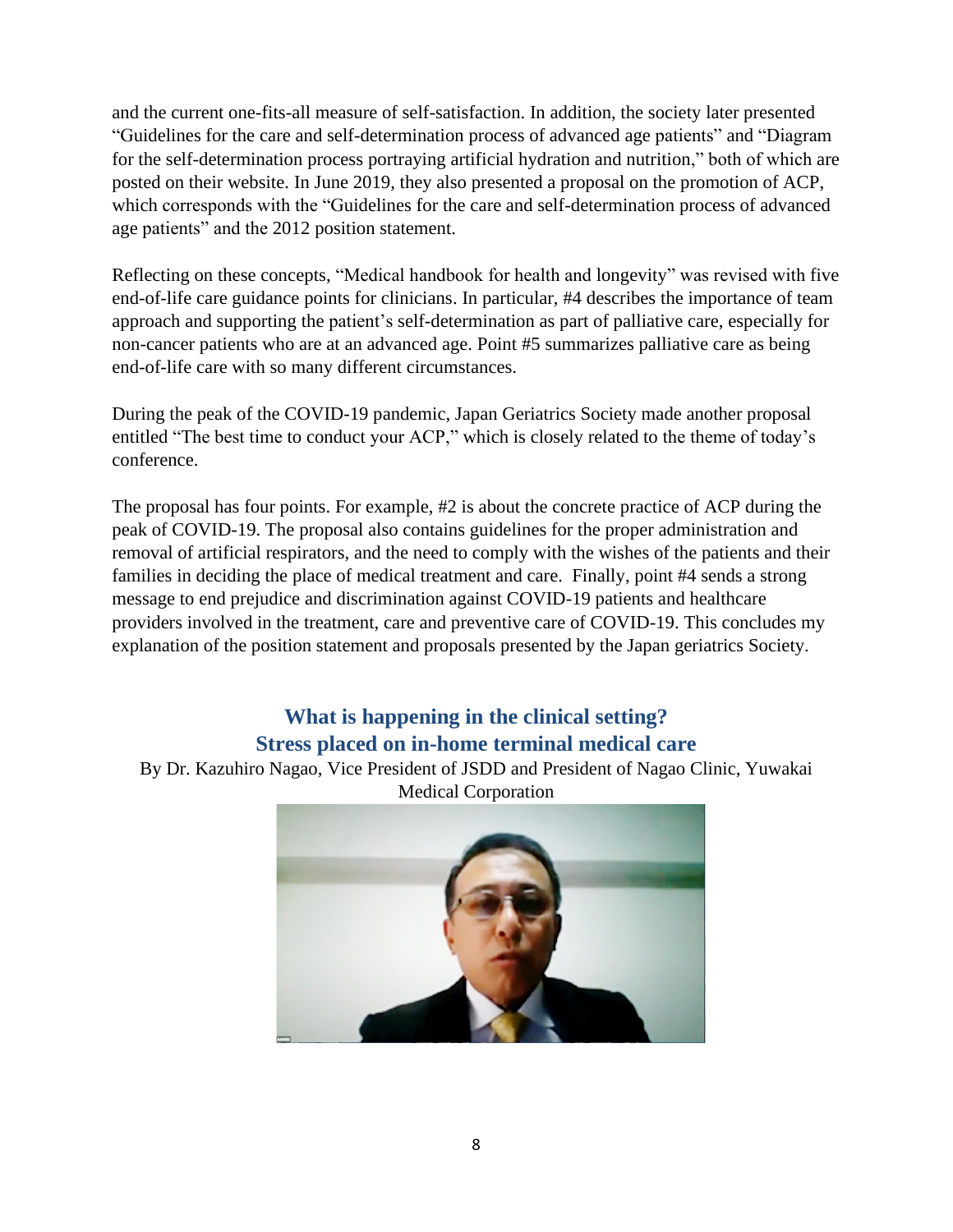

I would like to start my speech with these three key items: ACP, yielding card and terminal care. I currently operate out of four tents to take care of my outpatients. One is the main clinic; the second one is for inquiry diagnosis by asking various medical questions such as history and symptoms. The third tent is for PCR testing, and the fourth one is for accounting. In the photo, the top one is the inquiry diagnosis. Patients with high temperatures will be diagnosed in the tent and if necessary, we conduct CT scans of the lungs in the clinic tent. It takes 5 minutes to find out if the lungs are infected with COVID-19. If they are, we contact a health center (see the CT scan picture ). For a salivary PCR, results take about 3 to 4 days. We also conduct drive-thru antibody testing.



We receive phone calls every day from senior care facilities. They are mostly regarding aspiration pneumonia, not COVID-19. If we suspect a patient to be infected with COVID, we escort the patient from the back door for a CT scan. The PCR testing is known to be about 70% accurate, 30% false negative. This means that there are many people who show negative in the PCR testing, but are actually infected.

Next, I would like to talk about hospitalization

and artificial respirators. We have some cases in which no artificial respirators were administered in order to respect the patients' wishes. What I've been hearing more from the patients is that even they are infected, they would definitely refuse an artificial respirator. This is like a verbal living will. If you're infected and have symptoms such as a slight fever, fatigue and coughing at home, these symptoms can gradually be aggravated. In other cases, habitual daily life during the pandemic may lead to insomnia, heavier drinking, depression and finally suicide. By staying home, a lot more people may die. In my opinion, the public is scared of the Coronavirus more than it should be. I think Coronavirus should be ranked down to Class #2 like seasonal influenza. We can then do better at treating people.

In any case, the current situation is triggering depression, fragility and dementia in many people, as well as hypochondria. There has been a lot of cases of behavioral health issues in which one can't adapt or adjust their lifestyles to the new environment due to COVID-19. They become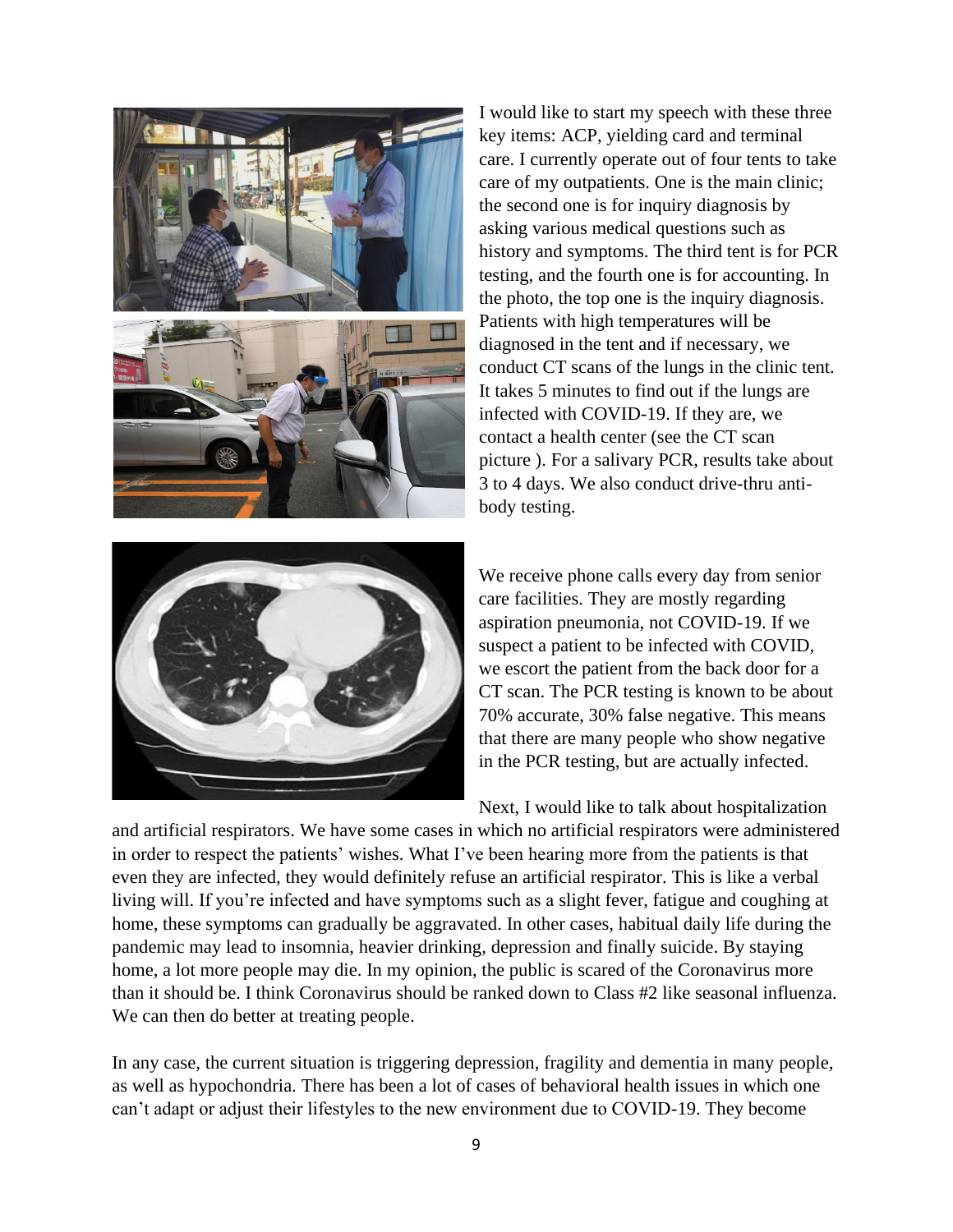hypersensitive to new information or suddenly display aggressive behaviors. In these cases, it is important that they only seek information that they need and not changing their lifestyles forcefully.

During the pandemic, Dr. Fuminobu Ishikura of Osaka University developed a card easily filled by anyone, especially older people, to present to their medical staff in case they are placed in an ICU. The card states, "I will yield my treatment option involving rare and technological equipment to younger patients who need it." I know this has become a controversial topic, but I think of this card as an emergency conditional living will. We are in the middle of a pandemic, and there is no sufficient time or space to have these discussions and conduct an ACP. As mentioned earlier about VitalTalk, which I consider to be an American version of our ACP, communication is the foundation.

Next, I would like to discuss the challenges of conducting an ACP during the pandemic. Sudden worsening of conditions is one of the characteristics of the Coronavirus, therefore, urgency is crucial. Many people would be participating in the discussions, and social distancing becomes an issue. If the living will is available and ready, it may be the solution. The next thing is to not hesitate to call for an ambulance. The patient may refuse it in a state of confusion, so someone else can call for an ambulance. We should stop and think about the meaning of dialing 119 once again in this midst of pandemic.

In the past several months, we have seen an increase of patients returned home from hospitals or senior care facilities. I see the same increase level with my in-home terminal care patients. However, I have not had any Coronavirus infection cases. Every year in Japan, the number of patients dying from seasonal influenza is around 10,000. The number of death from the Coronavirus has been very low. There has been a lot of emphasis on this virus, and some facts seem to be distorted to paint a very different picture than the reality.

However, we definitely have a shortage of visiting nurses and caregivers for in-home terminal care of COVID infected patients. While patients wait for their PCR test results, typically three to four days, they may suffer from a respiratory failure, and not have access to an urgent rescue. If the patient dies at home, a legal question may arise as to who was responsible: the primary care doctor or the health center? I have somehow managed to continue my patient care despite all these issues; however, now with the third wave of infections and some health services being shut down, the in-home terminal care system has taken a big hit, not only the ICUs.

It is more important now, more than ever, to promote the living will and encouraging the public to still conduct ACP even if it's done virtually.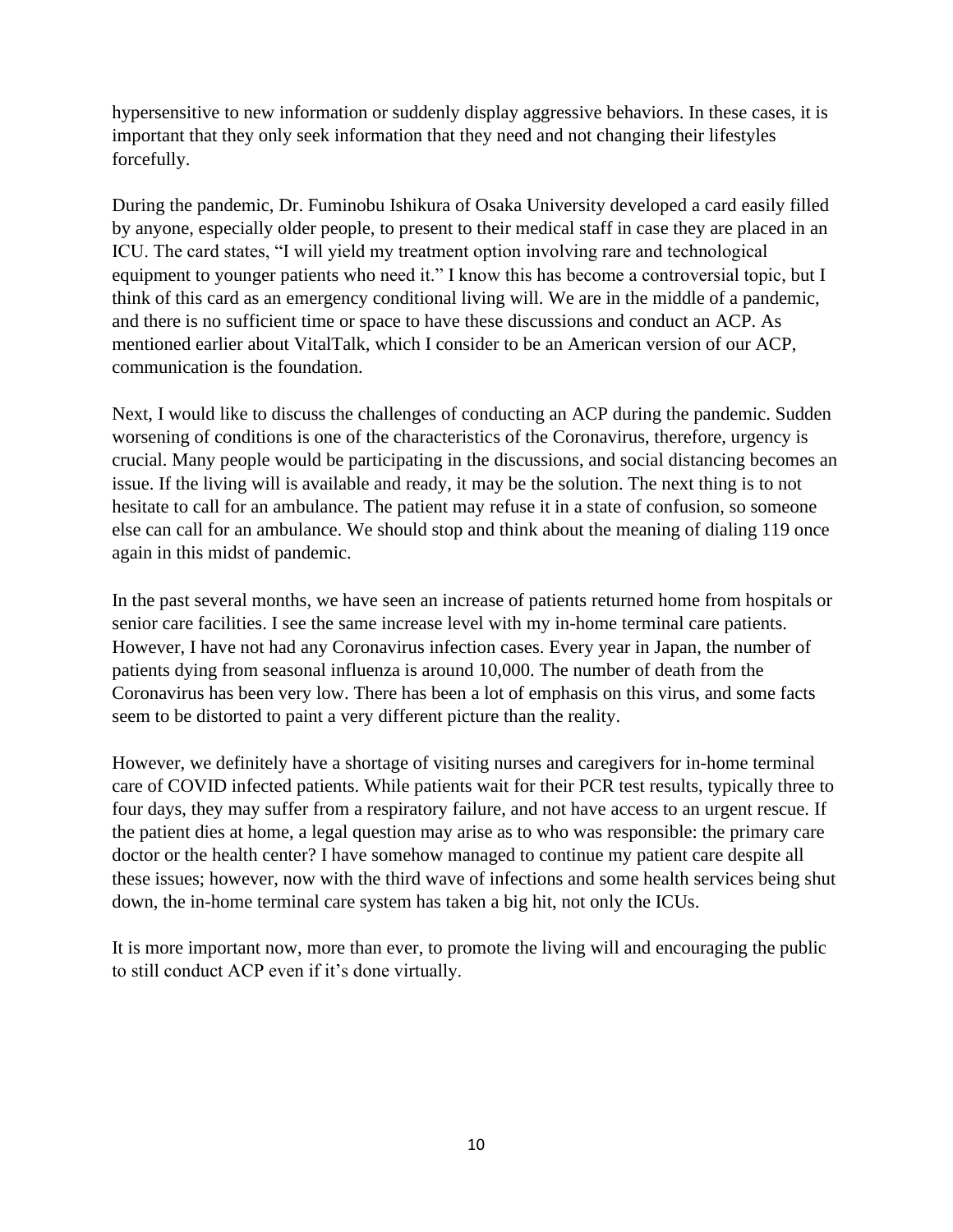

**2020 Surviving Family Survey Results** 95% of Living Wills were respectfully honored Living Will is also a declaration of how to live

"My mother started having a fear of death when she was diagnosed with cancer. It apparently did not occur to her to tell the doctor that she is a member of JSDD. She had a hard time following through with her strong conviction that was reflected on her membership card when the time came."

Surviving families are sending us messages of the reality they faced, and how profound and complicated the situations can be to die with dignity.

When I presented my father's (98) JSDD card, his doctor nodded three times and started devoting himself to remove my father's pain and suffering. -Miyagi prefecture

The sense of security and peace of mind that comes with being a JSDD member is indescribable. -Kanagawa prefecture

- By declaring her Living Will, my mother (81) was able to live her life to the fullest. She was able to spend quality time with her family up until her last moment. I believe she had the best departure. I realized that the living will was not a declaration of how to die, but a declaration of how to live.
	- -Tokyo
- There was a COVID infected patient in the hospital where my mother (85) was, so that I was not allowed to visit her when she died. Although she died with dignity as she wished, but it was not how it should have been. I wanted to see her, hold her hand, and to be near her. She must have had those same wishes as I did, but I was unable to make them happen. I regret it, and it still hurts me a lot. -Miyazaki Prefecture
- My husband and I joined JSDD which gave me so much relief because I knew I would not be so upset when the time came and not having to explain the whole story to convince his wishes to the healthcare providers. Actually my husband (67) passed away just the way he had wished. -Tokyo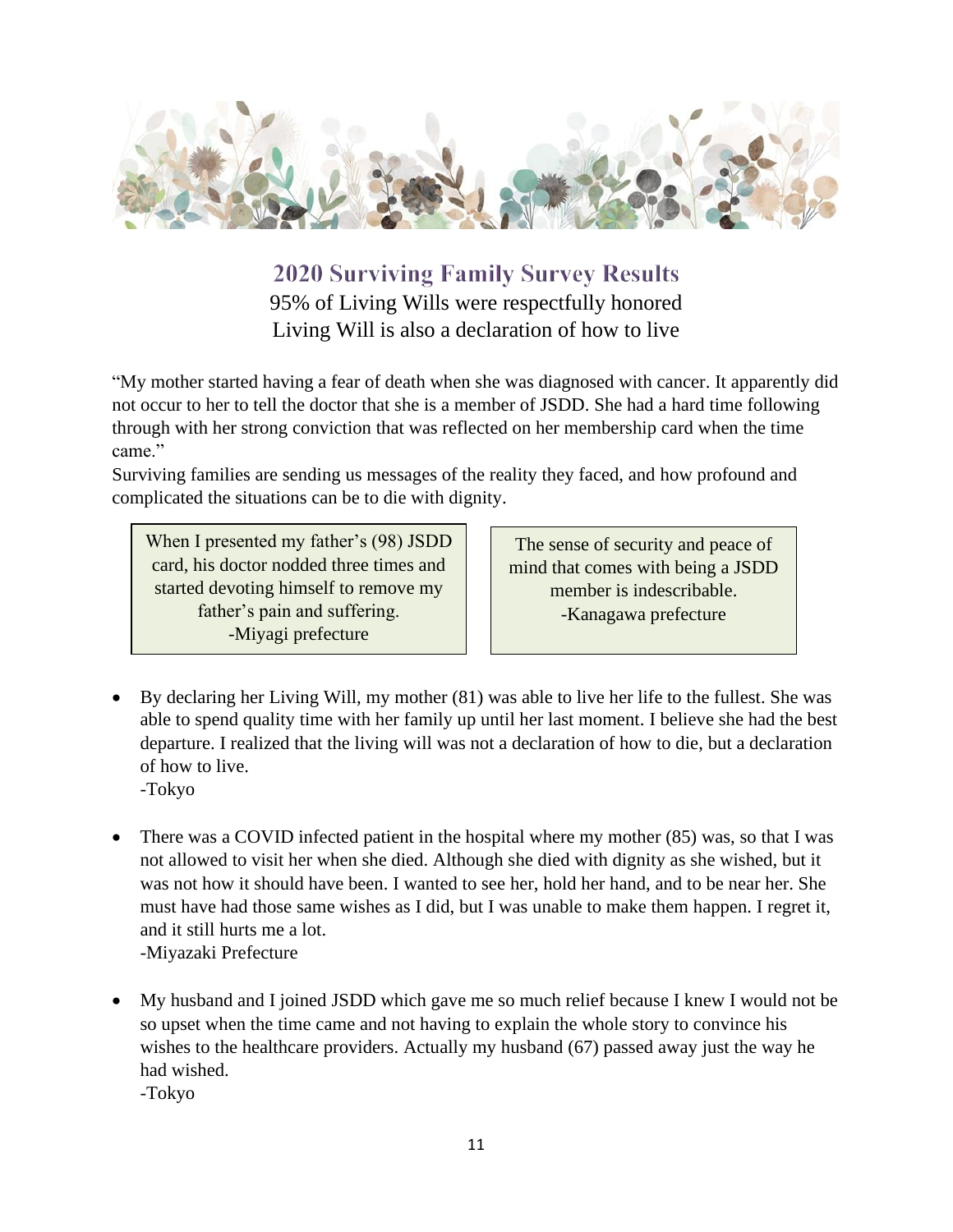- Although the doctor recommended an advanced treatment, the nurse supported my mother's (93) living will. As a result, she was able to receive heartwarming care at a special nursing home and spend her last days in peace and comfort. -Tokyo
- Both of my parents were members of JSDD. After my father died, what supported my mother (87) emotionally was the fact that she knew how to end her life. -Kanagawa Prefecture
- My husband (87) who was diagnosed with pneumonia said to his doctor, "I know your mission is to save lives, but I have been a member of JSDD for nearly 30 years. Please do not administer any life prolonging measures on me." For six days after that, the doctor and the nurses devoted their time to support his wish. His last facial expression seemed like a gentle smile.

-Kanagawa Prefecture

- When my mother (77) was going to the hospital, she wore her membership card around her neck. It was a significantly meaningful card. -Tokyo
- My husband (80), while bed ridden, asked me to read his living will. He seemingly wanted to digest the contents of it, making sure it's a proof of agreement among family members and him. I have also written my wish list which I hope will lead to my way of living and firm determination.

- Kanagawa prefecture

- The progress in medicine has opened up many life prolonging choices that it is difficult not choose one of them. The fact that my husband (76) was determined about his end of life decisions when he was still in good health has meant a great deal to my family. I think it is very important to pass on the message to your family as to what you want them to do, not just verbally, but to keep a document like a card. I think you have to initiate the discussion by bringing up this subject to your loved ones. -Tokyo
- My father (98) showed his membership card to the doctor and told him, "I am a member of this organization." The doctor nodded three times and said, "Let's take it one week at a time." He devoted himself to removing all the pain and suffering for my father. -Miyagi Prefecture
- Because of the living will, I was able to calmly accept my husband's (88) condition and everything else that came his way. It is so important to understand the living will accurately. I've had mine for 24 years. It has been and it will always be my priceless tranquilizer. -Hyogo Prefecture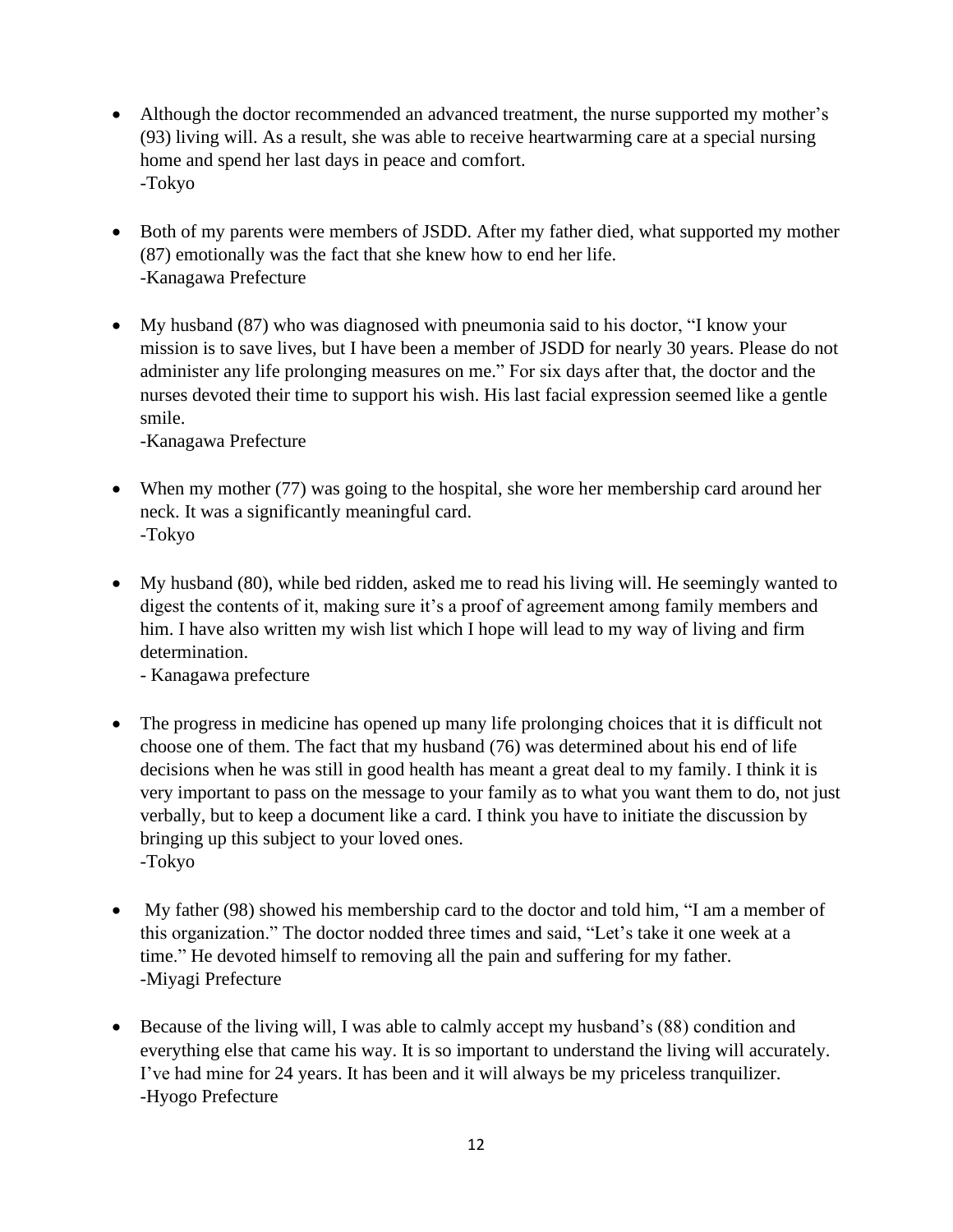- Our family members well understood my husband's (85) wish of dying with dignity, but his brothers rushed to from distant places and said that they wished for him to live as long as he could, causing confusion and embarrassment. We are still wondering what my husband thought of this fiasco since his mind was clear till the end. - Fukushima Prefecture
- I spent a lot of time between emotions, a wish to send him off quietly and another wish to be with him as long as possible. But I knew what he wished in the living will, so it became my guide when I had to make decisions on various matters. I feel good about those decisions because he had the living will. -Chiba prefecture
- My mother (84) became a member of JSDD 15 years ago. She was in good health, so she wanted to die with dignity, refusing any life prolonging measures. However, when she was diagnosed with cancer, she wanted to get better through invasive treatments. When she realized they were not helping her condition, she started to fear death, and was unable to tell her doctor that she was a member of JSDD. When her condition got worse, she was hospitalized and eventually was not able to eat anything on her own. We couldn't bring ourselves to refuse tube feeding. She was suddenly unable to communicate. With every change in her condition, we were asking the doctor for more treatments to make her better. We became confused, and our feelings were complex. Tube feeding may have prolonged her life a little bit, but it caused her body to swell and made her suffer for a period of time. When my mother became a member of JSDD, she had agreed to the principles of JSDD and passed it on to the family members. However, when the time came, it seemed like she was unable to carry it out.

-Chiba Prefecture

I've had my living will for 24 years. It has been and it will always be my priceless tranquilizer. -Hyogo Prefecture

I hope JSDD will always be a single light in the midst of dark and mystifying ocean -Saitama Prefecture

### **Most responded that the patients' wishes were fulfilled**

The year of 2020 was swept by the Corona pandemic throughout the world, and Japan was not an exception. We were unable to visit our loved ones before their departure and hold their hands for the last time. It was a painful year; however, even under such cruel circumstance, JSDD members presented their living wills and declared how they wanted to spend their last days, and families supported them in the best way they could.

Every year, we conduct a survey to assess the effectiveness of the living will with cooperation from the surviving families. In 2020, we received responses from 675 families, of which 568 respondents (84%) said the patient's living will was submitted to their medical providers; 71%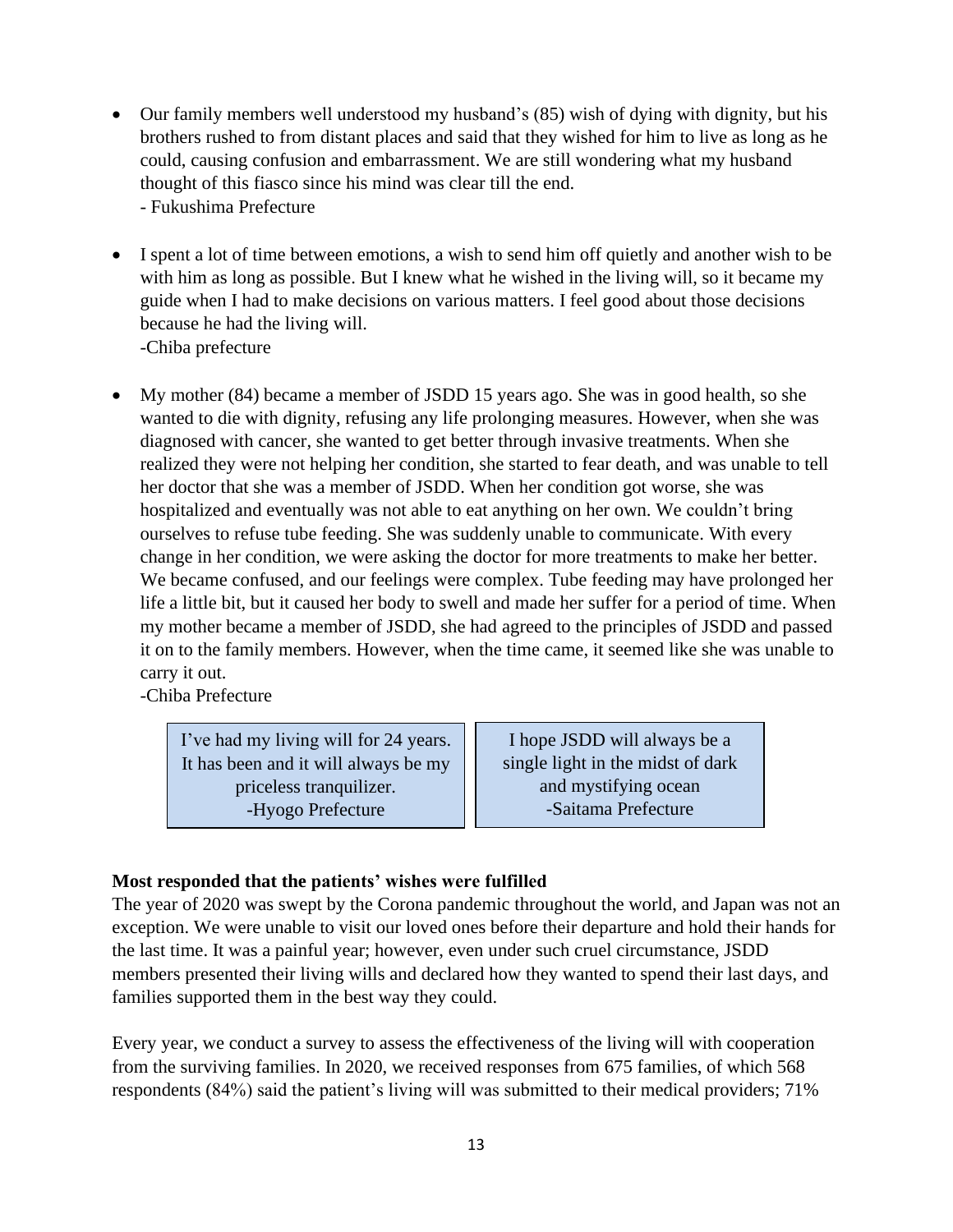responded that the living will was fully honored; 24% answered that the living will was somewhat honored. Overall, 95% confirmed the effectiveness of the living will.

To the question, "What does the living will mean to your family?" (Multiple Answers), the following were the most common responses: Achieved the patient's wish: 413 Eliminated family's doubt or regret: 350 Improved our communication with the doctors: 226 Gave the patient a peace of mind: 190

We truly appreciate the kind cooperation of those who participated in this survey.



### **The meaning of the LW (multiple answers)**





### **PLACE OF DEATH**

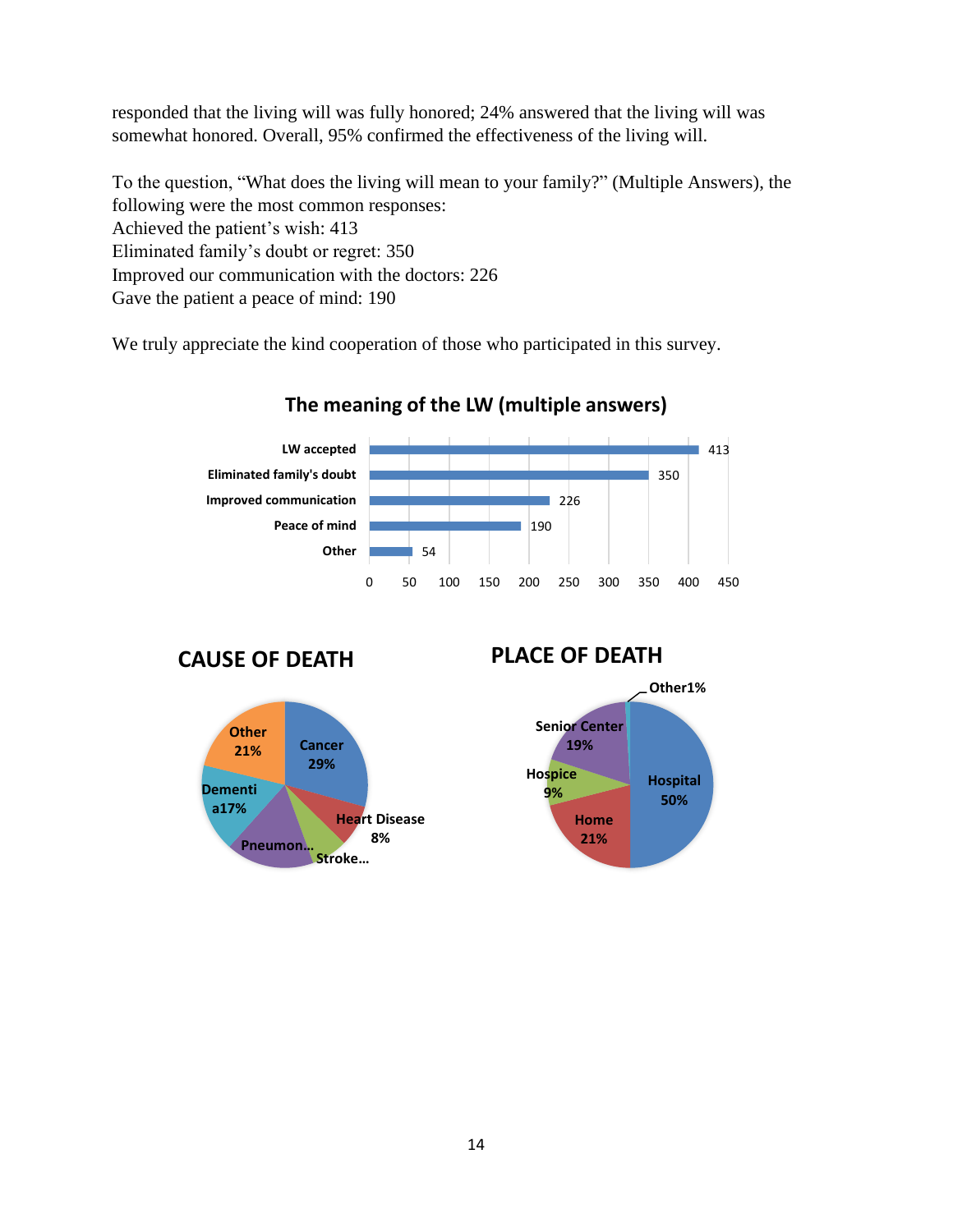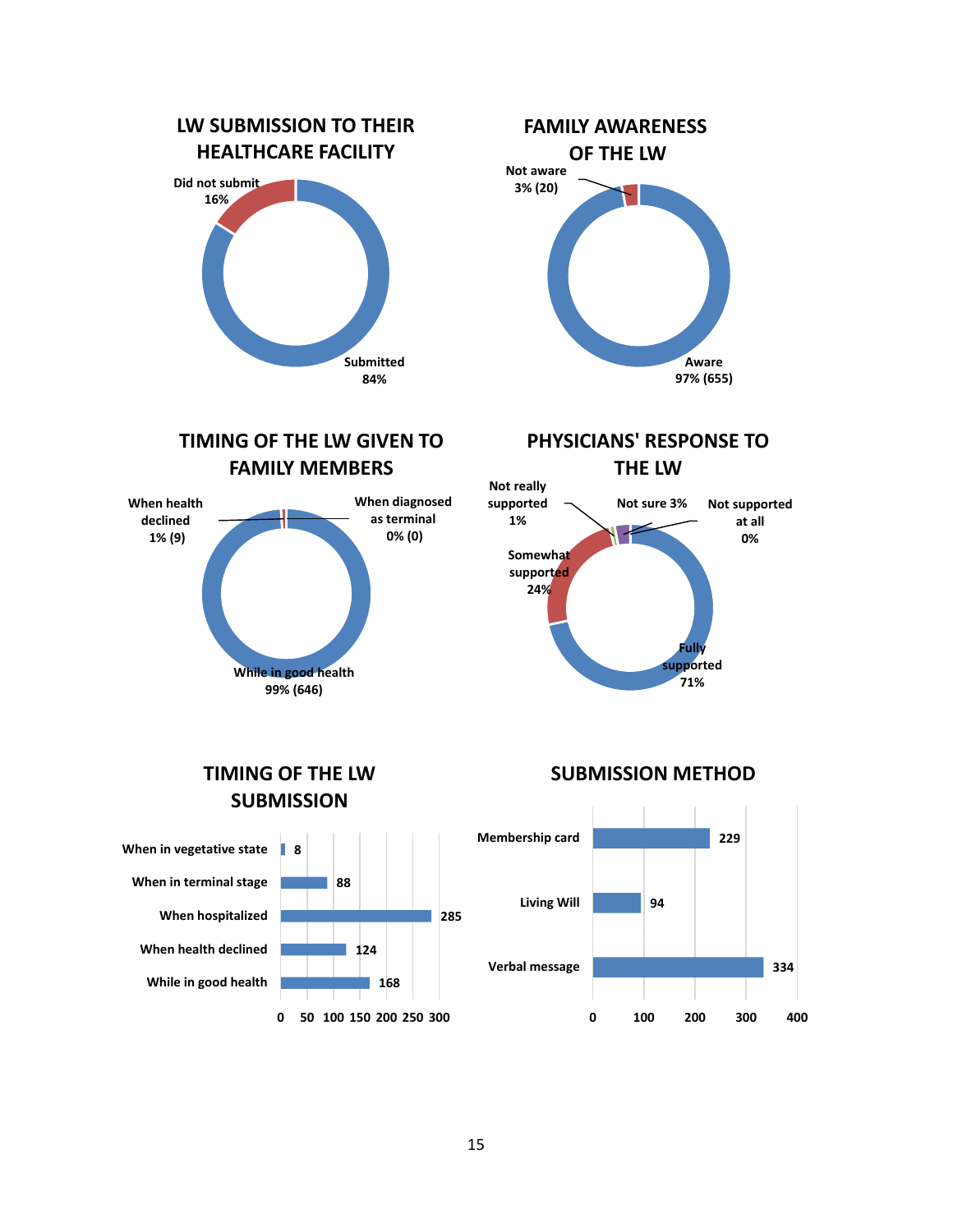### **RECIPIENT OF THE LW**



# Telephonic and Email Medical Consultations No. 7 **"Let's overcome the pandemic together "**



Greetings to all of our JSDD members! Due to this pandemic affecting our lives for a long time, you may be feeling depressed or out of shape. We have received an increasing number of calls with complaints and inquiries about poor physical and mental conditions. We hereby would like to let you know what the other members are saying and our advice.

#### **Questions and concerns from the members:**

• In my nursing home, there are so many restrictions. We are not allowed to say anything to each other when we pass people in the hallway, and we all have to sit and face in the same direction during meals, so we feel like we're eating all alone. I wish these restrictions are lifted as soon as possible.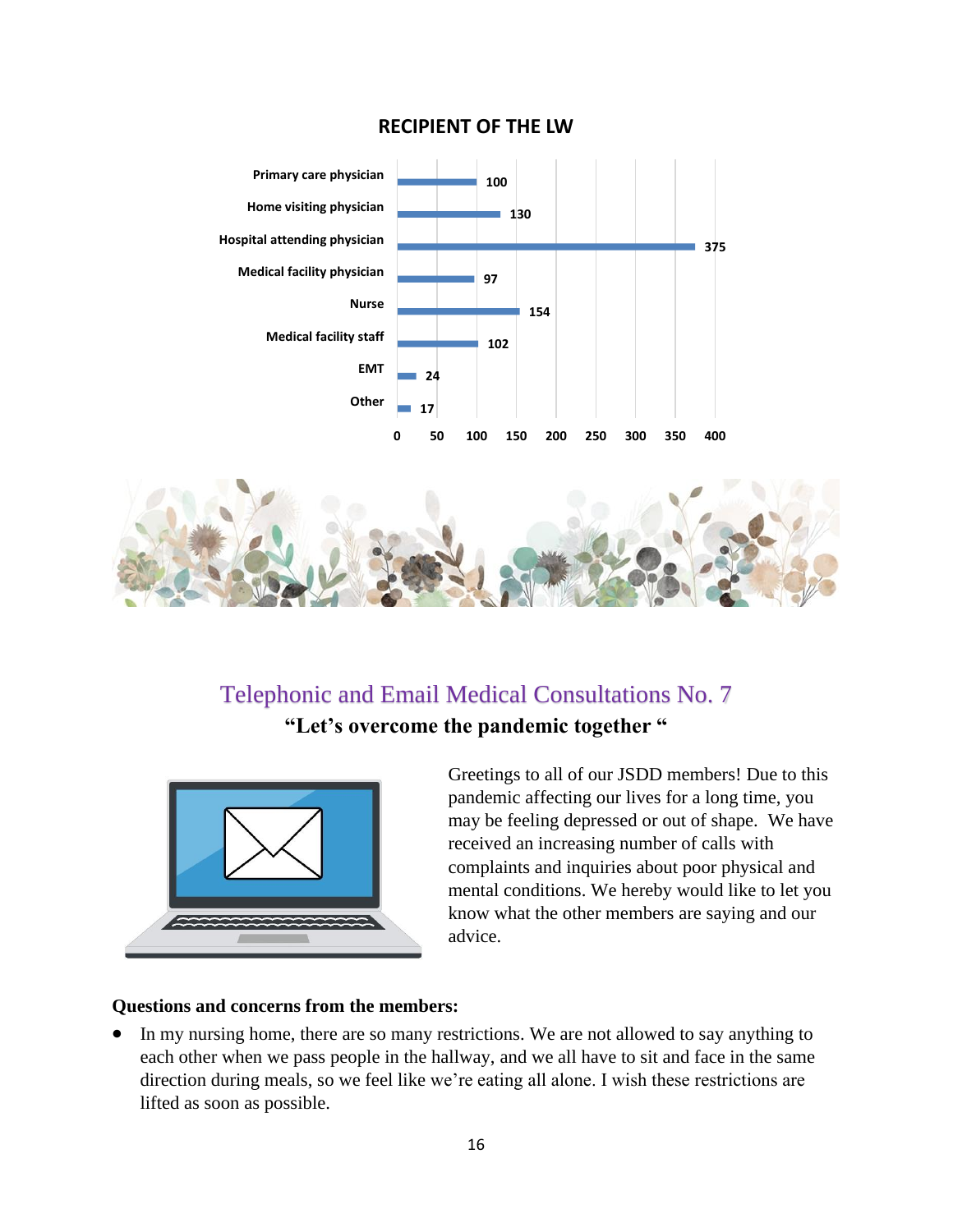- I live alone and try not to go out except for essential shopping. Since I haven't been going to day service, I noticed that my feet are losing some balance. My meals are very simple, and I spend several days without talking to anybody. My daily life is now becoming quite monotonous and different from what it used to be.
- Inherent cardiac hypertrophy. Sometimes I have to take big breaths to feel comfortable. On one hand, I don't have to take a bath every day, but I really miss not seeing my friends.
- I avoided going to the eye doctor because I was afraid of catching the Coronavirus and just received the prescribed medicine. I heard about the online clinic, but I don't know how to use a smart phone or a personal computer.
- Can I refuse artificial respirators and ECMOs?
- My mother (91) is in a special nursing home, and I am not allowed to visit her because of the Coronavirus situation. I'm concerned that this is not the right way to let her end her life. I'm thinking of switching to an in-home terminal care service, but I don't know where to start.
- I am an elderly, suffering from cardiac hypertrophy, so I am extra careful about avoiding the Coronavirus infection. Today, a package delivery man came. He was wearing a mask, but spoke in a very loud voice. I am now afraid that I may have caught the virus from him.
- My husband (86) is hospitalized, and I am not allowed to visit him. I can communicate with him online, but he doesn't look cheerful, and I'm afraid he's not well.

Through these conversations, we understand that they are living quite a different lifestyle, totally different from the previous days as the day service and other daily commuting services are now closed. They don't have many opportunities anymore to go out and meet with friends and family living far away, as senior care facilities and hospitals are restricting meeting in person. As a result, emotional anxiety and instability are enormously high. We can sense people's firm determination to defend their own dignity by refusing artificial respirators or ECMOs when they are infected.

### **Advice from our consultants:**

Because we are in difficult times, it is even more important to maintain good health both physically and mentally through a healthy lifestyle. The basic preventative measures of infection are to avoid close contacts, wash hands frequently, gargle, and wear a mask when going out to public places.

### **Lifestyle suggestions:**

- If you are over precautionary about going outside and sitting tightly at home, your physical and mental functions will decline. Try some exercises at home like walking in place or standing on your toes while watching TV or just moving your body as much as you can at home. Radio calisthenics are also recommended. When the stores are not crowded, walk extra during shopping.
- Get some sunlight for 20 minutes a day even from indoors to improve the regulation of your nervous system.
- Check your body condition and temperature every day.
- Check your body weight to make sure it's not fluctuating excessively.